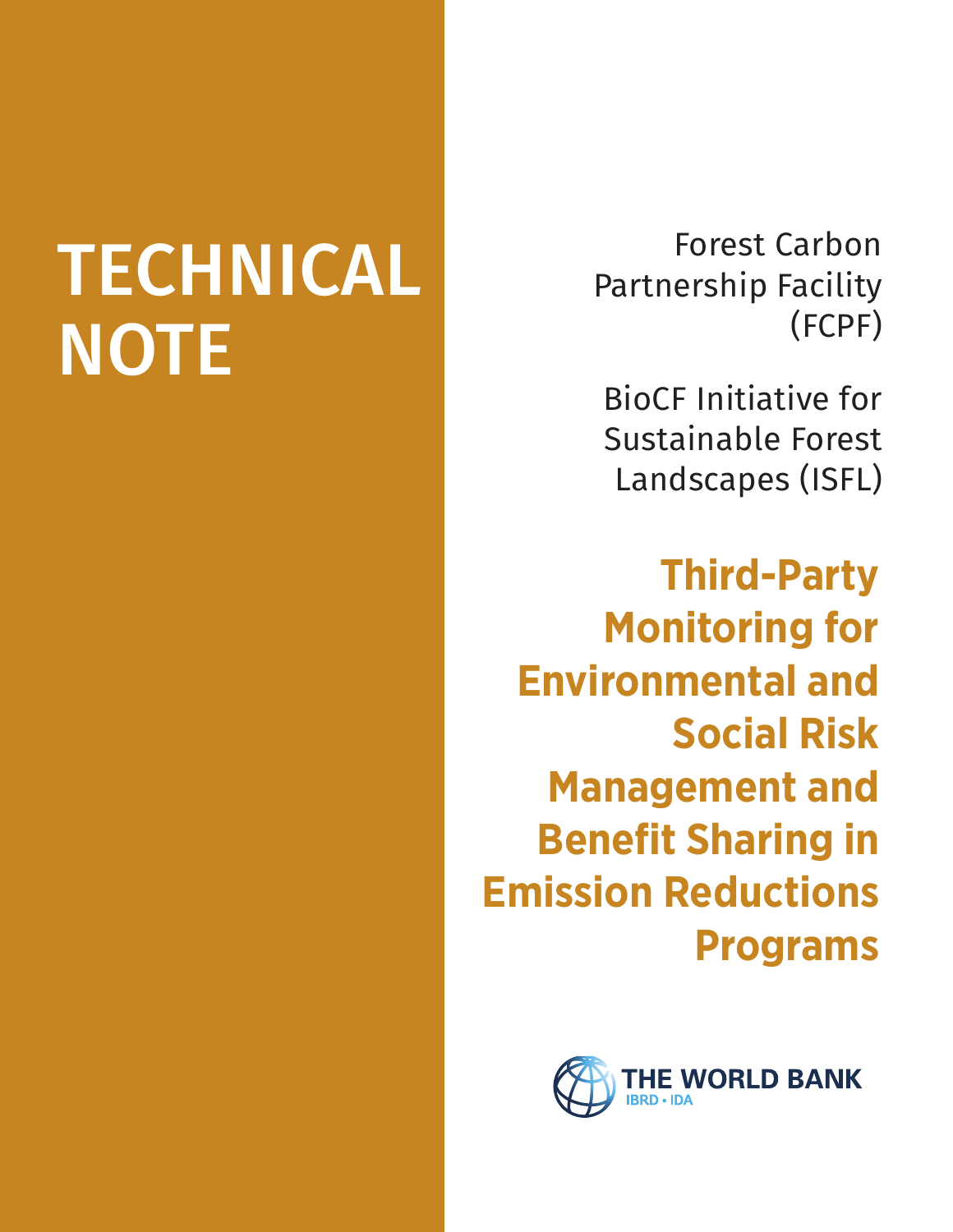*World Bank Technical Notes provide timely, practical guidance and tips to help World Bank staff address topical and emerging Environmental and Social Framework (ESF) issues. They are not World Bank Policy nor are they mandatory.* 

*This Technical Note provides information for the World Bank task teams on the application of the Third-Party Monitoring (TPM) in the Emission Reductions Programs (ERPs) supported by the Carbon Fund of the Forest Carbon Partnership Facility (CF FCPF) or Tranche 3 of the BioCarbon Fund (BioCF T3) under the Initiative for Sustainable Forest Landscapes (ISFL). The Note is issued in advance of having carried out any TPM in FCPF and ISFL ERPs. Therefore, the Note will be reviewed and if necessary, updated in light of the implementation experience from these ERPs in the future.*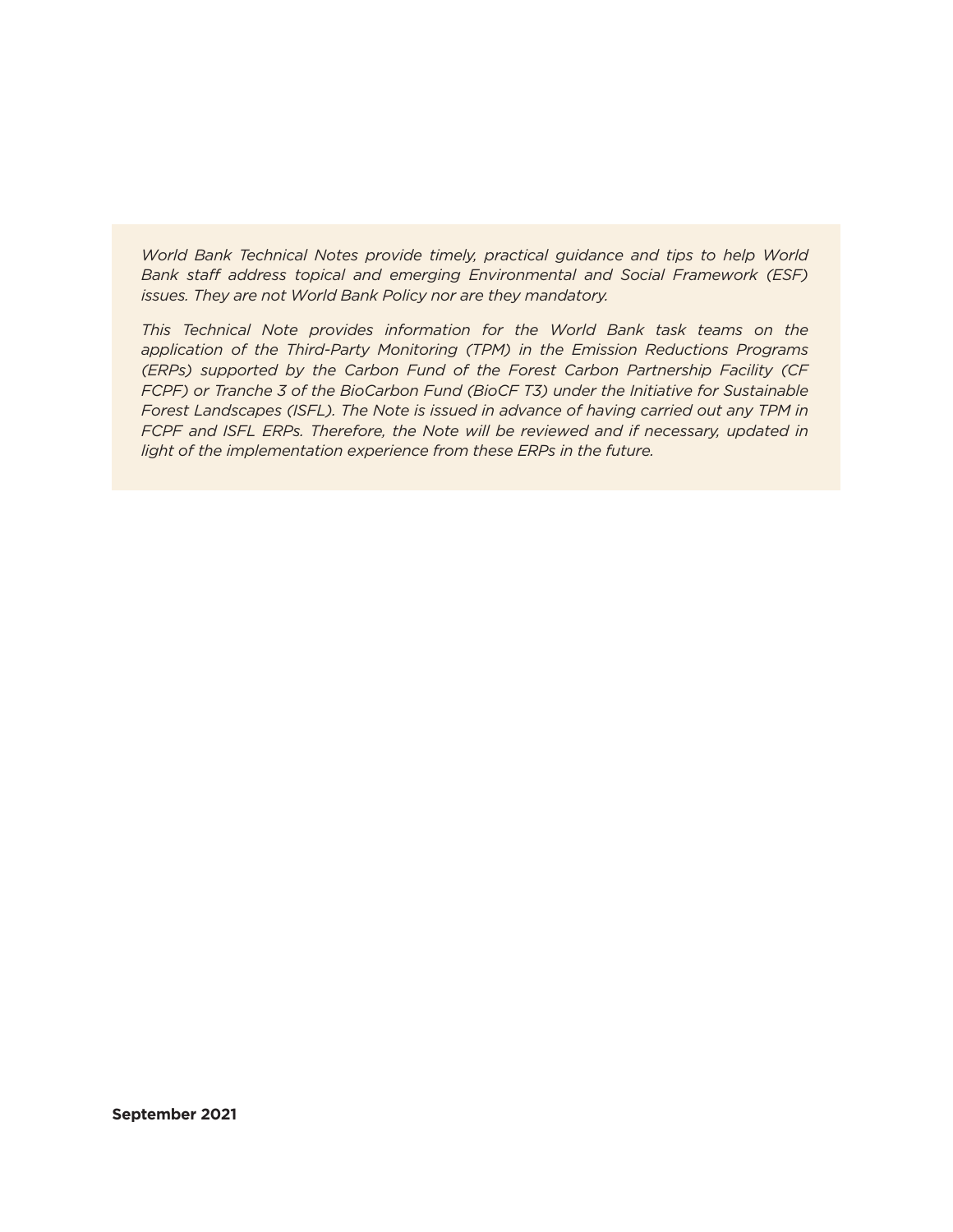#### **TECHNICAL NOTE**

Third-Party Monitoring for Environmental and Social Risk Management and Benefit Sharing in Emission Reductions Programs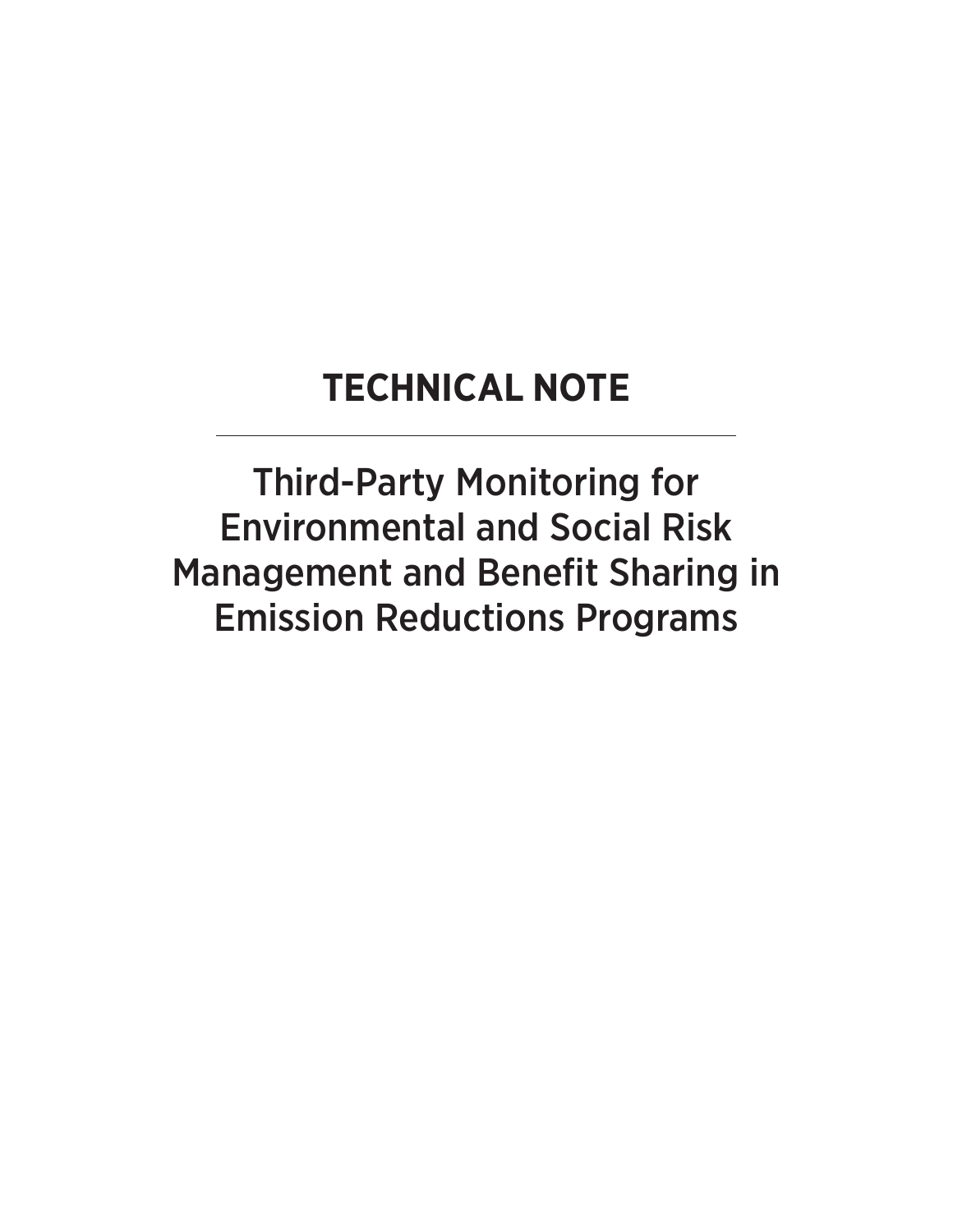## **Abbreviations**

- **BSP** Benefit Sharing Plan
- **ERs** GHG Emission Reductions
- **ERP** Emission Reductions Program
- **ERPA** Emission Reductions Payment (or Purchase) Agreement
- **ERPD** Emission Reductions Program Document
- **ERP TT** Task Team of ER Program
	- **E&S** Environmental and Social
	- **ESF** Environmental and Social Framework
	- **FCPF** Forest Carbon Partnership Facility
- **FGRM** Feedback and Grievance Redress Mechanism
- **FMT** Facility Management Team
- **IBRD** International Bank for Reconstruction and Development
- **IPF** Investment Project Financing
- **ISFL** Initiative for Sustainable Forest Landscapes
- **NGO** Non-Governmental Organization
	- **PE** Program Entity
- **TORs** Terms of Reference
- **TPM** Third-Party Monitoring or Third-Party Monitor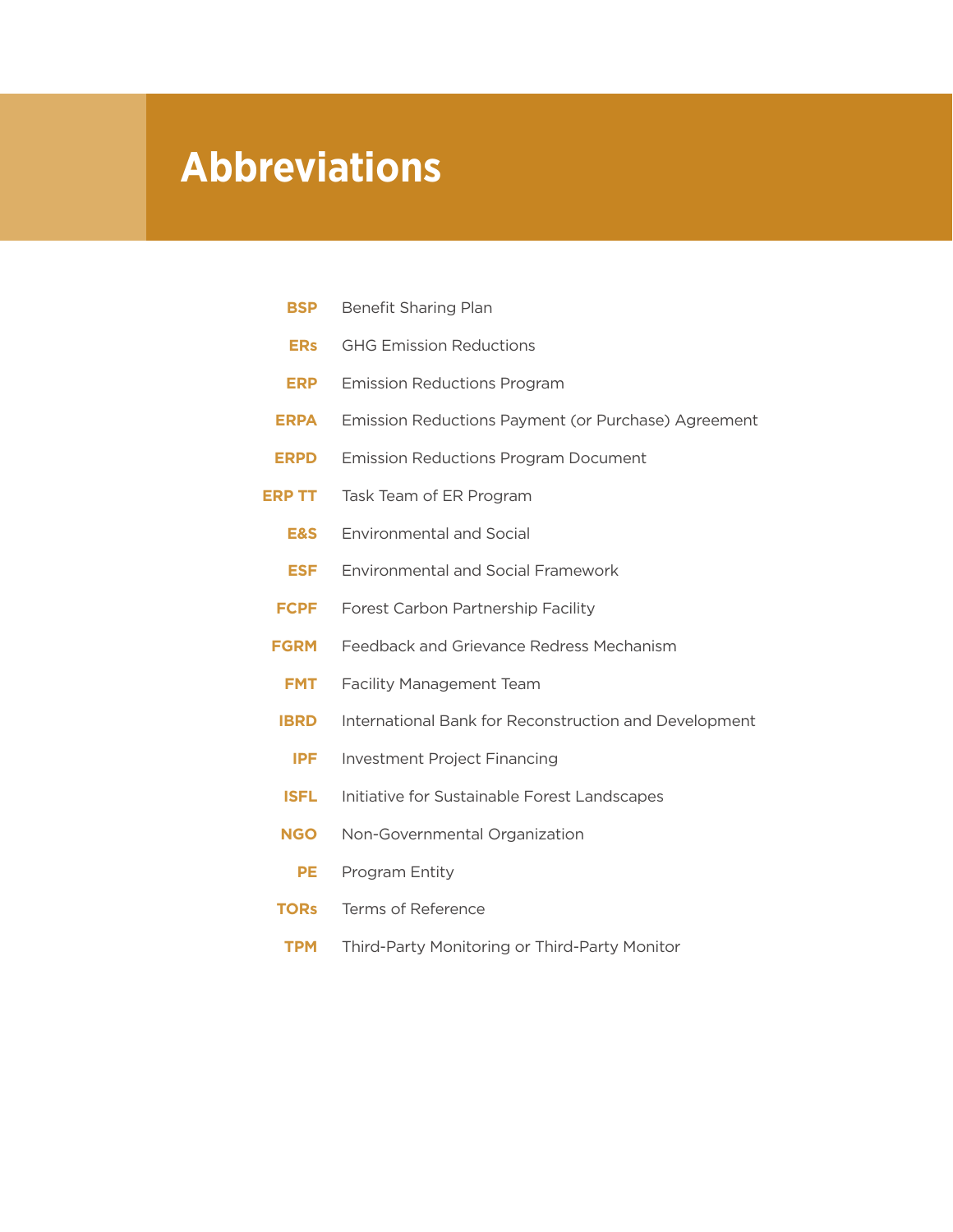## **Glossary**

**Benefit Sharing** Under the FCPF/ISFL Emission Reductions Payment/Purchase Agreement (ERPA), the Program Entity has a contractual obligation to share the ERPA payments that it received under the ERPA for the transfer of verified emission reductions with eligible beneficiaries in accordance with the respective ERP's Benefit Sharing Plan (BSP).

**Emission Reductions Program (ERP)** A program as described in the Emission Reductions Program Document (ERPD) under FCPF or ISFL. It includes ER Program Measures covering different activities and implemented by different actors (Type A and Type B activities described below). The ERP does not finance these activities. The ERP makes payments for the results achieved through these activities, namely, verified and transferred emission reductions, as defined under the ERPAs for the respective ERPs.

**Emission Reductions (ER) Program Measure(s)** One or more policies, measures or projects to reduce GHG emissions from deforestation and/or forest degradation and other land use practices, as described in the ERPD. An ERP may include three types of activities (although only Type A and B activities are deemed as "ER Program Measures"):

**Type A activities:** ER Program Measures that are financed and implemented by/under the supervision of the World Bank;

**Type B activities:** ER Program Measures that are financed and implemented by/under the supervision of other financiers (multilateral development banks, bilateral donors, private sector, NGOs, or the governments themselves);

**Type C activities:** other activities which are carried out in the ER Program Accounting Area which may in some way contribute to the generation of ERs but are not described in the ERPD (and therefore are not deemed as "ER Program Measures").

**Environmental and Social Management Framework (ESMF)** The term "ESMF" is used in this Note as a generic term to refer to World Bank Safeguards framework documents prepared for the ERPs under FCPF and ISFL, which may include ESMF, Resettlement Policy Framework (RPF), Indigenous People Policy Framework (IPPF), and Process Framework (PF), among others.

**Program Entity (PE)** The Party or Parties specified as such in the ERPA and who has or have been authorized by the Host Country, if applicable, to implement the ERP and enter into an ERPA with the Trustee.

**Safeguards Plan** The term "Safeguards Plans" is used in this Note as a generic term to refer to World Bank Safeguards documents, such as the Environmental Management Plan, the Resettlement Plan, the Indigenous Peoples Plan and any other environmental or social related plan or document (e.g. ESMF) required under the World Bank Safeguards and describing measures to be implemented by the PE during the implementation and operation of the ERP and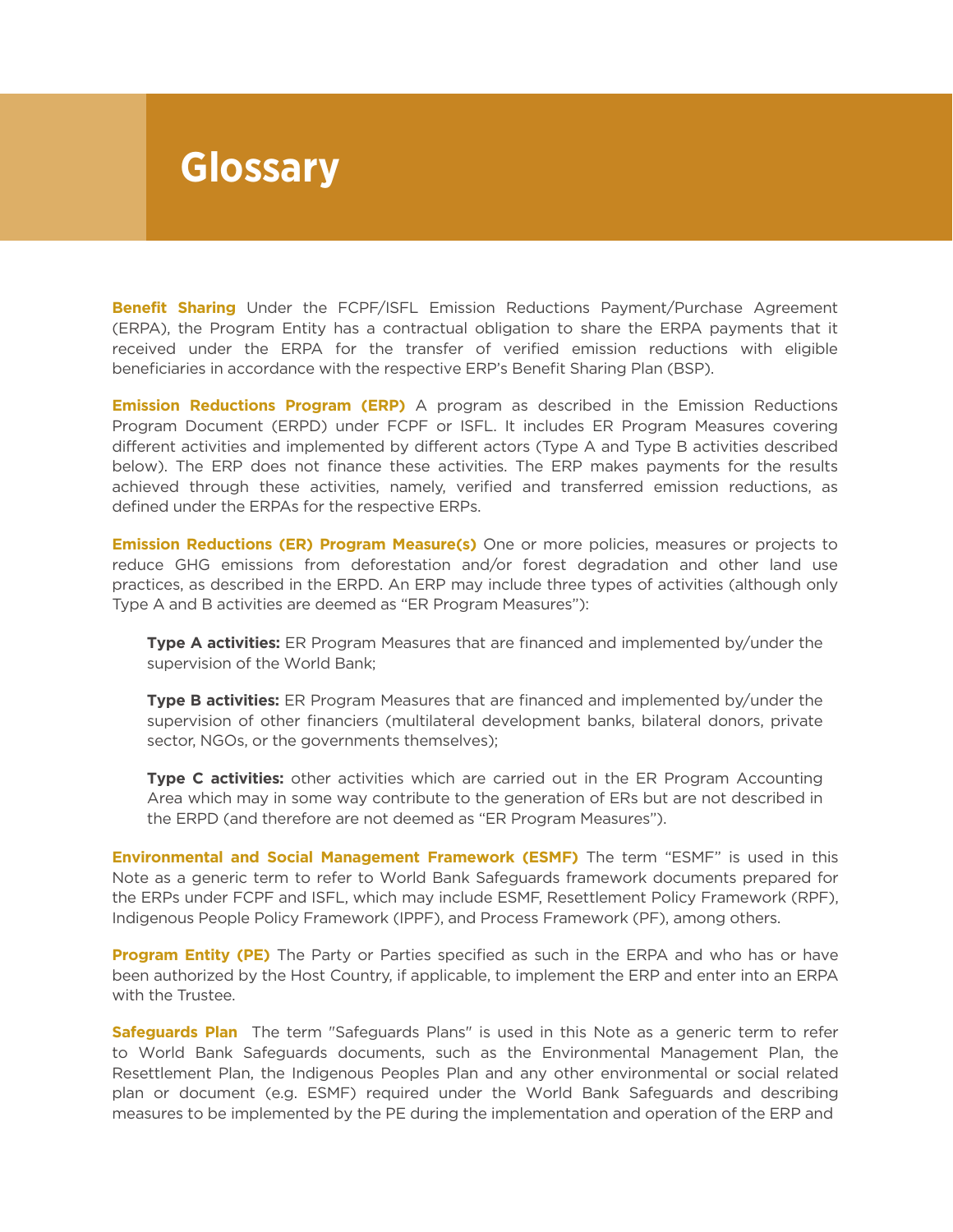the ER Program Measure(s) to eliminate, offset or reduce any adverse environmental and social impacts of the ERP and ER Program Measure(s), in accordance with World Bank requirements.

**Third-Party Monitor and Third-Party Monitoring (TPM)** An entity other than the Trustee or PE who monitors and reports to the World Bank (FMT and ERP TT) on whether (i) ER Program Measures are implemented in accordance with the relevant Safeguards Plans (e.g., ESMF for the ERP), and/or (ii) the BSP has been implemented in accordance with its terms. The TPM may be consulting firms or individuals. The TPM should not be affiliated with the implementation of the ERP, and should have adequate knowledge on World Bank Safeguards.

**Trustee** The IBRD, acting as trustee of the Carbon Fund under the FCPF or ISFL, and for the purposes of this Note, the following units of the Bank may act, individually or collectively, as the Trustee: the FCPF/ISFL FMT, and any other relevant units of the Bank (e.g., LEGEN, OPCS). This Note clarifies the roles and responsibilities of the Bank units with respect to implementation of TPM.

**World Bank Safeguards** The applicable environmental and social standards of the Bank, used as a generic term to refer to both the Bank's environmental and social safeguard policies and the Bank's ESF, as the case may be. World Bank Safeguard Policies apply to ERPs for which the Project Concept Note (PCN) review took place before October 1, 2018. The ESF applies to ERP for which the PCN review took place on or after October 1, 2018.<sup>1</sup>

<sup>1.</sup> Of the 15 ERPs under the FCPF, 13 ERPs (Chile, Costa Rica, Democratic Republic of Congo, Dominican Republic, Fiji, Ghana, Indonesia, Lao PDR, Madagascar, Mozambique, Nepal, Republic of Congo, and Vietnam) were prepared under the Safeguard Policies. Cote d'Ivoire and Guatemala were prepared under the ESF. Under the ISFL, Zambia is currently under the Safeguards Policies, while Colombia, Ethiopia, Indonesia and Mexico are expected to apply the ESF.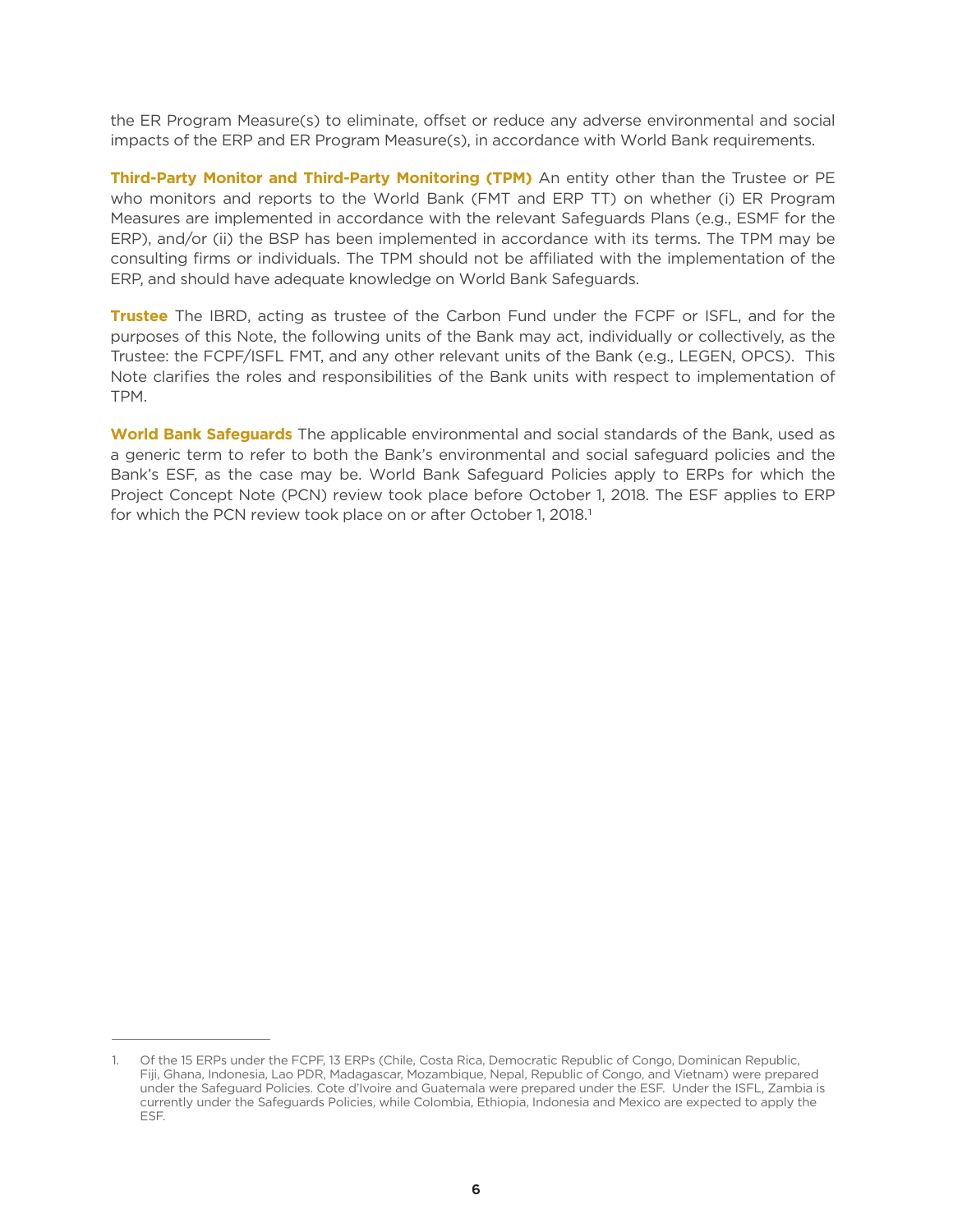#### **Introduction**

**The purpose of the Technical Note.** The purpose of this Note is to inform the ER Program Task Teams (ERP TTs) on the objectives and processes of Third- Party Monitoring (TPM) of the implementation of Safeguards Plans (e.g., Environmental and Social Management Framework (ESMF)) and the Benefit Sharing Plan (BSP) in the Emission Reductions Programs (ERPs) of the Forest Carbon Partnership Facility (FCPF) and of the BioCarbon Fund Initiative for Sustainable Forest Landscapes (ISFL). The Note also seeks to clarify the roles and responsibilities of the Program Entities (PEs), the ERP TTs, and the respective FCPF and ISFL Facility Management Team (FMT) in the process of organizing and conducting TPM of Safeguards Plans (e.g., ESMF) and the BSPs for ERPs.

This Note consists of two parts. Part **A: What is TPM of Safeguards Plans (e.g., ESMF) and BSPs for the FCPF/ISFL ERPs** is an overview of the purposes and main methods of TPM of the implementation of the Safeguards Plans (e.g., ESMF) and the BSPs. **Part B: When and how should the TPM for ERPs be conducted** discusses when the TPM would be deployed, associated processes, and the roles of different parties. The Note is not meant to capture all the TPM nuances, which will be determined by the country's specific context, ERP, level of risks, and other relevant factors, and to be specified in the Terms of Reference (ToRs).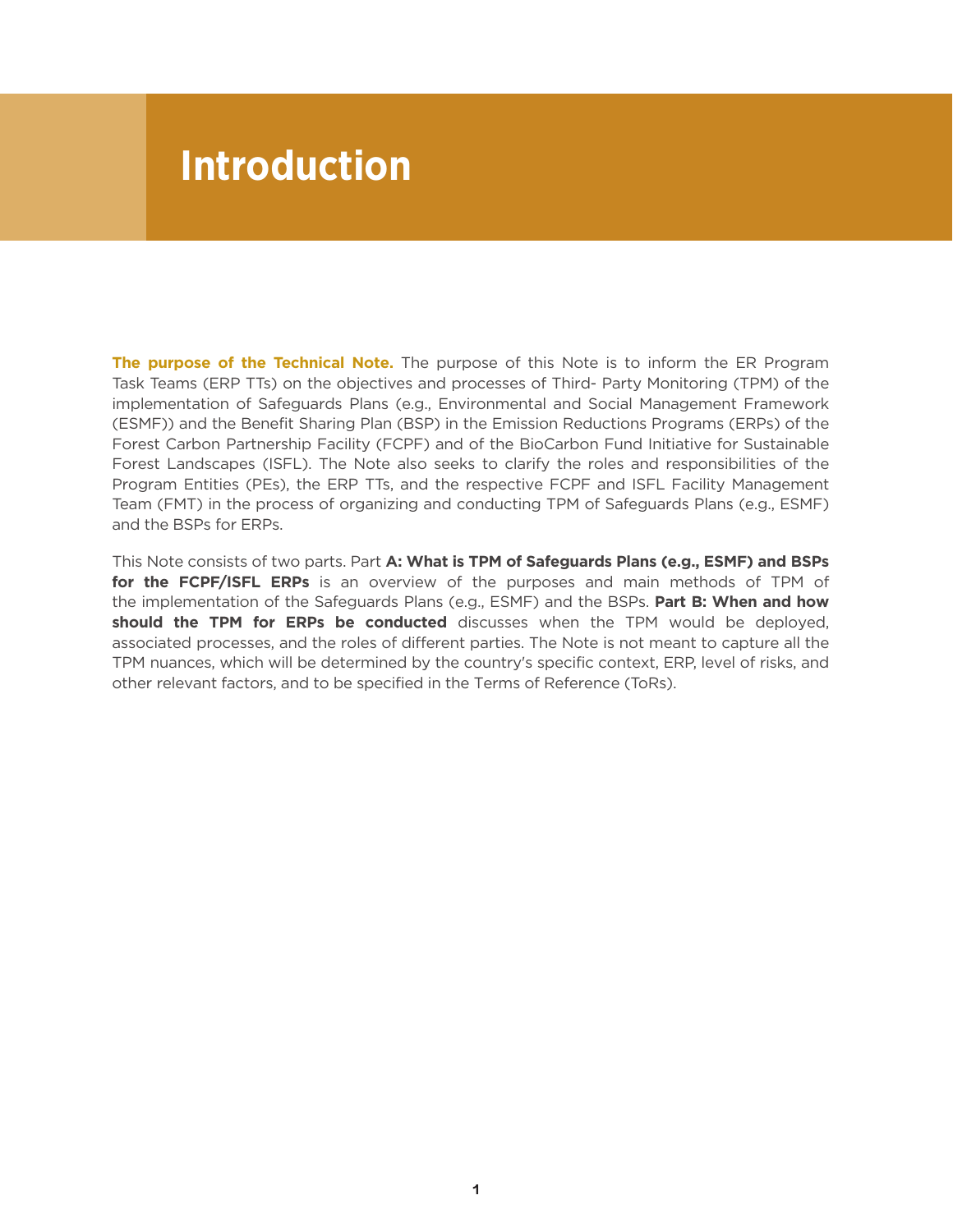## **Part A: What is TPM of Safeguards Plans (e.g., ESMF) and BSPs for the FCPF/ISFL ERPs?**

**The purpose of TPM of Safeguards Plans and BSPs.** FCPF/ISFL ERPs are complex, cover wide geographic areas, and involve a large number of individual ER Program Measures that could present environmental and social risks and impacts. ERPs may include ER Program Measures that are financed by the World Bank and under supervision by the World Bank (Type A activities), as well as ER Program Measures that are financed or implemented by other donors, governments themselves, civil society organizations, and/or private sector entities (Type B activities).

TPM can provide timely information to the Bank on important implementation issues and challenges with respect to the Safeguards Plans (e.g., ESMF) and/or BSP of an ERP. Findings from the TPM could provide a basis for the ERP TTs to discuss with the PE regarding the need for any corrective actions, changes in management approach, and/or additional financial or human resources by the PE.

Findings from the TPM inform FMT's determination on ERPA payments. At the time of making an ERPA payment, FMT determines whether to make the ER payment in whole or in part based on, inter alia, the ERP TT's determination on the implementation of the Safeguards Plans (e.g., ESMF) and the BSP for the ERP. The ERP TT would base their determination, in turn, on the Bank's supervision of the Type A activities, supervision by other financiers (as relevant and available for Type B activities), the PE's self-reporting, and TPM reporting, as available.

**What is the general scope of TPM?** TPM can take various forms but typically would involve a combination of (i) review of information from PE's self-reporting as documented in the ER Monitoring Reports, and (ii) monitoring of a sample of ER Program Measures to assess if PE has implemented these measures in accordance with the Safeguards Plans (e.g., ESMF) and BSP for the ERP.

The scope of the TPM can include, but is not limited to:

- » Assess the implementation status of the Safeguards Plans (e.g., ESMF) and BSP, including the consultation processes and the Feedback Grievances Redress Mechanism (FGRM) records;
- » Assess the effectiveness of the management measures that are set out in the Safeguards Plans (e.g., ESMF), and the benefit sharing arrangement in the BSP, based on site visits and sample documentation review; and
- » Review the information from PE's self-reporting, as documented in the ER Monitoring Reports.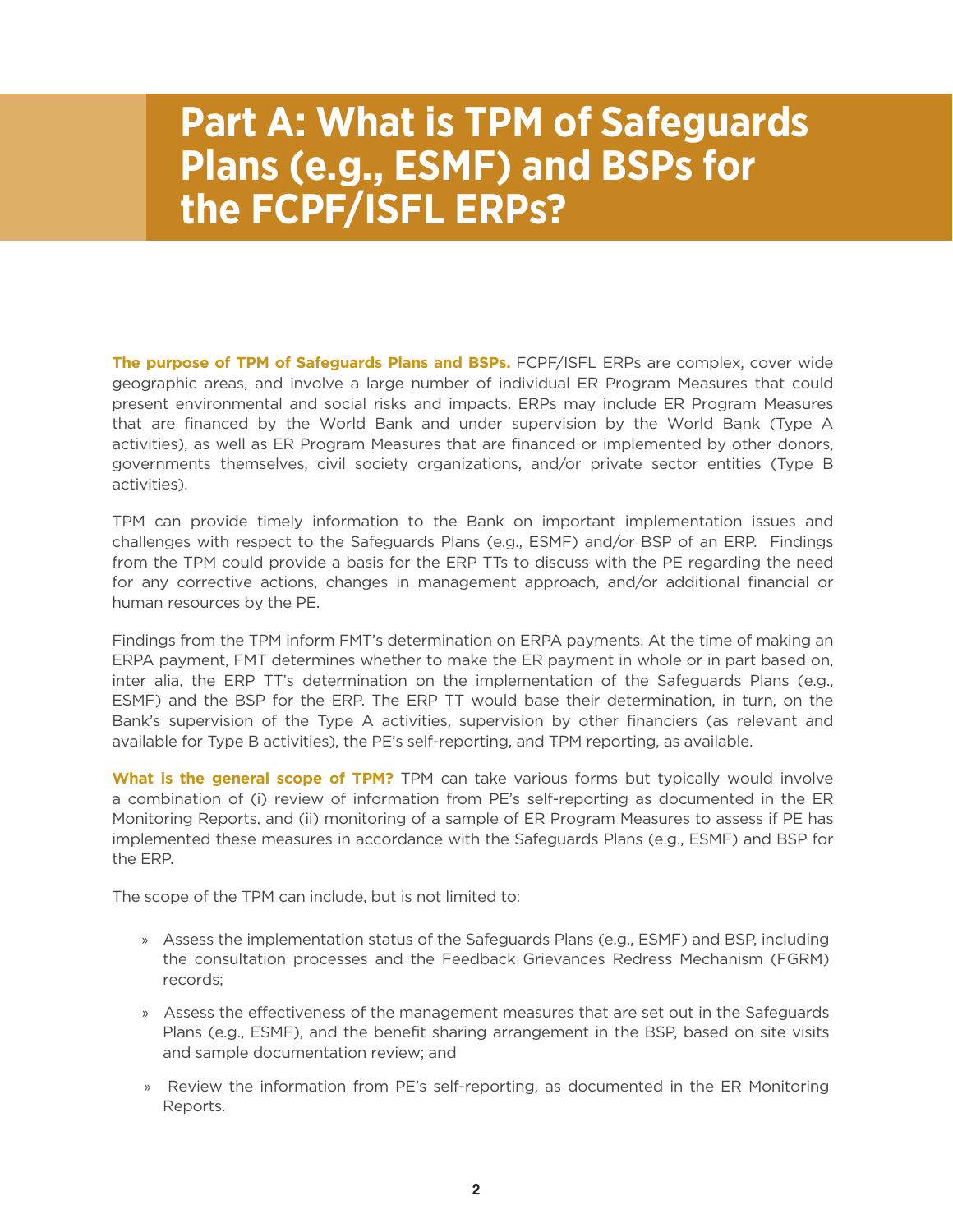The ERP TT prepares the TORs for the TPM in consultation with the FMT. The FMT has developed two template TORs for the TPM: one for monitoring the implementation of Safeguards Plans, the other for monitoring the implementation of BSPs. The ERP TT may consider, in consultation with FMT, combining the two templates into one for an ERP, so long as the right expertise on environmental and social issues and BSP-specific issues (e.g. financial management and fund flow related aspects in BSPs) is provided to undertake the work. When adapting the template TOR(s) to a specific ERP, ERP TTs should also consult the Good Practice Note: Environmental & Social Framework for IPF Operations - "Third-Party Monitoring."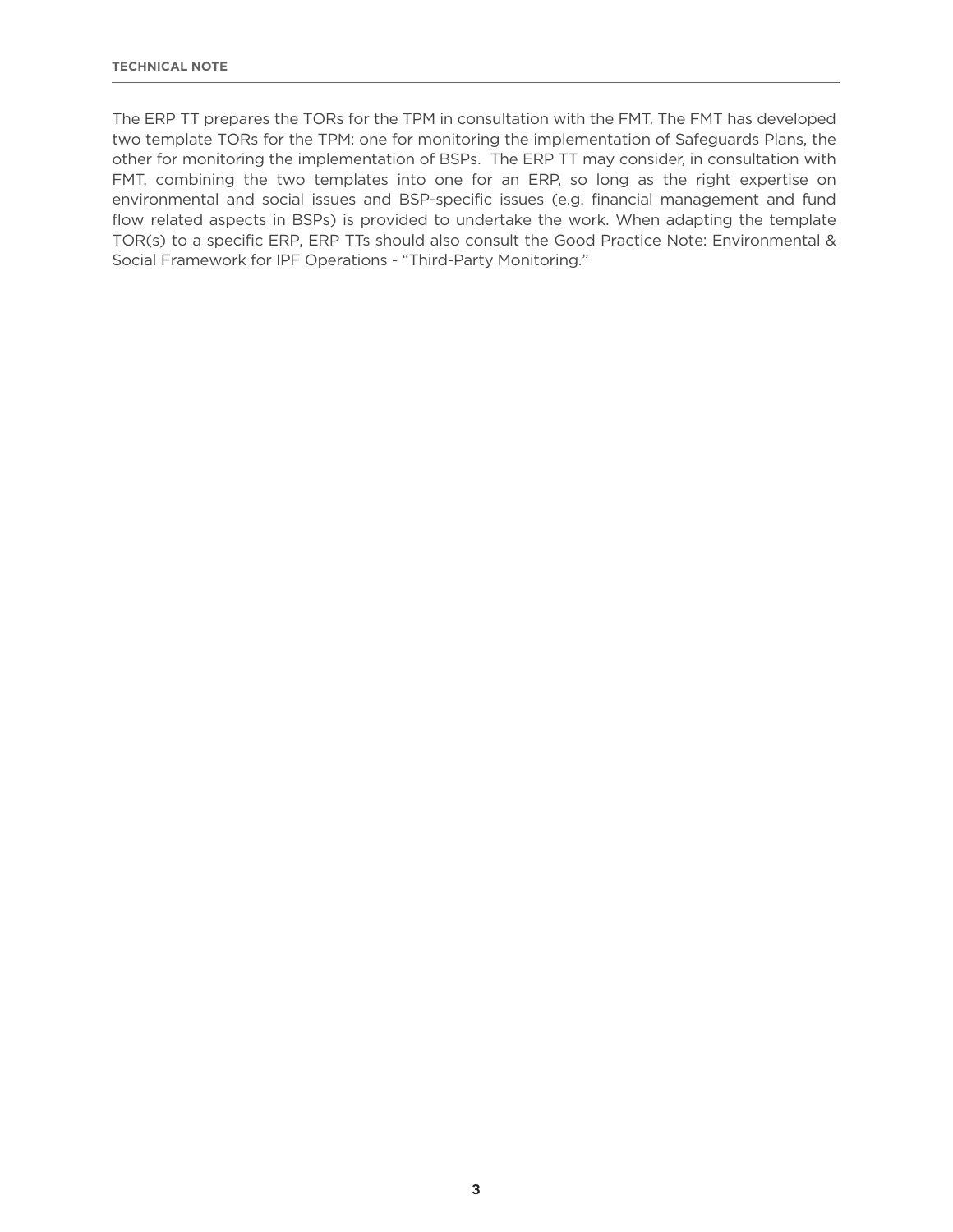#### **Part B: When and how should the TPM for the ERPs be conducted?**

**When TPM should be conducted.** At the end of each Reporting Period under an ERPA (of one or more years), the FCPF/ISFL General Conditions applicable to ERPAs require the PE to "provide evidence satisfactory to the Trustee that the ER Program Measure(s) are being implemented in accordance with the Safeguards Plans and that the Benefit Sharing Plan has been implemented in accordance with its terms (including any feedback and grievance redress mechanism set up under any of such documents)" as annexes to the ER Monitoring Report. In addition, the ERPAs require the PE to annually "monitor and report to the Trustee on the implementation of the Safeguards Plans and the Benefit Sharing Plan during Reporting Periods". These General Conditions also provide that "failure to observe, implement and meet all requirements contained in . . . the Benefit Sharing Plan and/or a Safeguards Plan provided for under the ERPA (including any feedback and grievance redress mechanism provided for under the ER Program, the Benefit Sharing Plan and/or a Safeguards Plan)" is considered an Event of Default on the part of the Program Entity." The ERPAs provide the Trustee with the right to initiate a separate monitoring of the implementation of the Safeguards Plans and BSP, as applicable, annually after the date of the ERPA by an independent TPM. The third-party monitoring is separate from and additional to the monitoring and verification processes for emission reductions generated under the ERP<sup>2</sup>. In general, there will be two main types of TPM: **proactive/routine** and **ad hoc.** 

**Proactive or routine TPM.** Proactive TPM is routinely planned to be deployed at specific benchmarks of the ERP's implementation. The scope, timing, and budget for routine TPM is to be agreed between ERP TTs and FMT for each ERP and should be flexible enough to adjust if circumstances change.

» The **ERPs with Type A activities** are subject to normal Bank implementation support since they are financed by the Bank. For these activities, routine TPM may not be necessary if the ERP TT has access to complete information on the implementation of the World Bank Safeguards instruments related to these activities, based on the regular supervision and implementation support reports for these Type A activities. However, a TPM for BSP monitoring may still be helpful, if Benefit Sharing is not implemented through any of the Type A activities in the ERP.

<sup>2.</sup> Some countries may have emission reductions (ERs) generated prior to ERPA signature ("retroactive" ERs). To be eligible for ER payment, the ER Program Measures that generated the "retroactive" ERs are required to have been implemented in a manner consistent with the agreed Safeguards Plans. When preparing the ERP, PEs should conduct an ex-post safeguard review of ongoing ER Program Measures that generated the "'retroactive" ERs for Bank review. After all condition for effectiveness for the sale and purchase obligations under the ERPA have been fulfilled and before making payments for "retroactive" ERs, the FMT may decide to arrange for TPM for the retroactive ERs.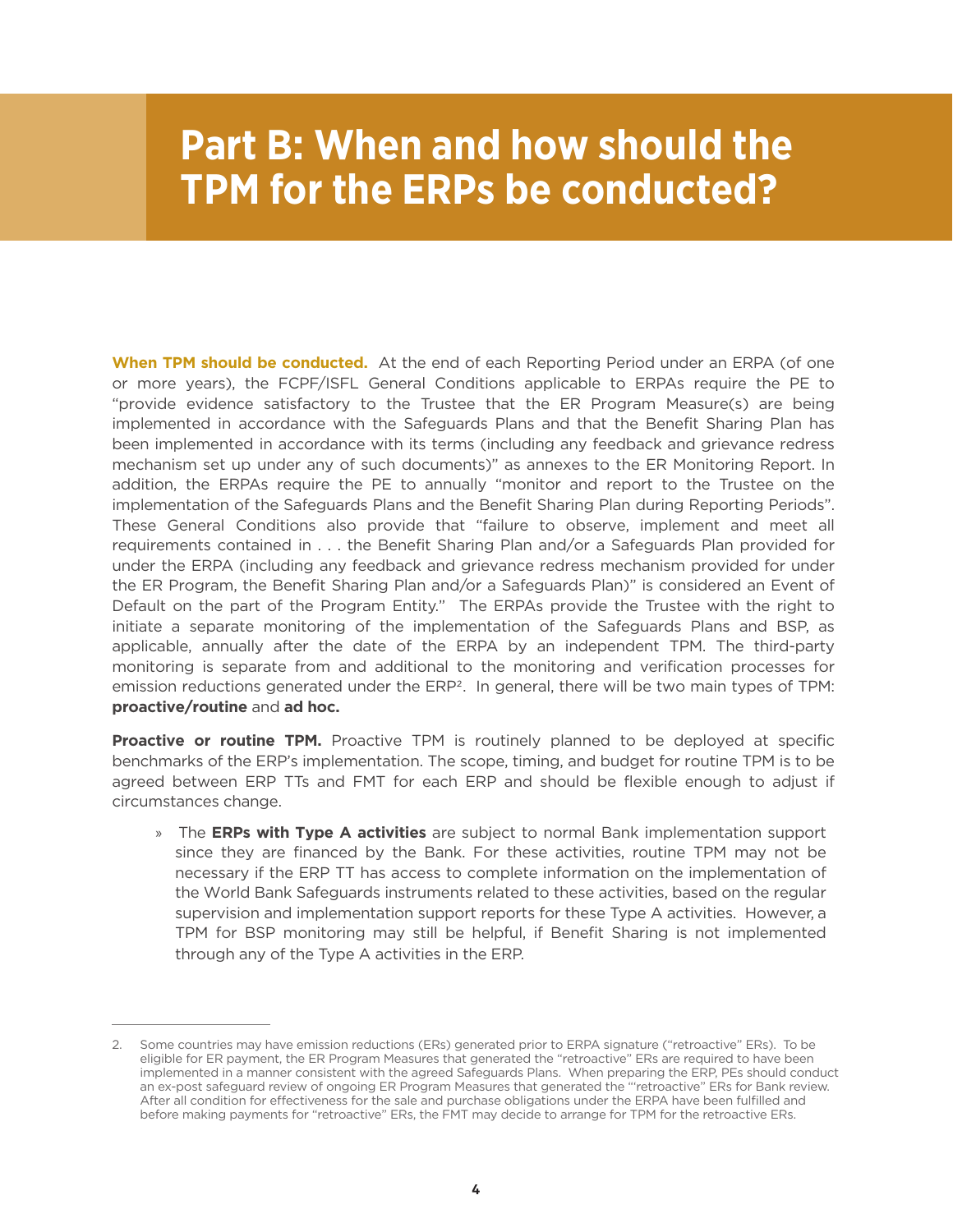» The **ERPs with Type B activities** are supervised and managed by entities other than the Bank. For these activities, TPM would be helpful as a way to inform the ERP TT on the implementation of Safeguards Plans (e.g. ESMF) and the BSP.

Since most of the FCPF/ISFL ERPs include a mix of Type A and Type B activities, it is expected that the TPM would be engaged in most of the ERPs. With respect to the frequency of TPM, as mentioned above, the TPM would be typically conducted after the Bank receives the PE's selfreporting on the implementation of the Safeguards Plans (e.g., ESMF) and BSP), and in parallel with the ER Verification process (typically every 2-3 years, as specified in the relevant ERPA). To pilot the TPM arrangement, the FMT may decide that the TPM would be engaged for at least the first three ERPs under implementation. For each of the three ERPs for the pilot phase, TPM will be undertaken on an annual basis for the first three years of implementation. After the piloting phase, the FMT, together with ERP TT, may decide whether additional annual TPM arrangement would be necessary for these or subsequent ERPs.

Ad hoc TPM. TPM would be available, if needed on an ad hoc basis, in the event there are any implementation problems with respect to the Safeguards Plans (e.g. ESMF) and/or BSP for the ERPs. The decision as to whether to provide budget for reactive TPM will be made by the FMT based on request by the ERP TT. The ERP TT may recommend TPM based on the PE's selfreporting, financier(s) supervision reports (e.g., ISRs or similar), as relevant and available, other sources of information or triggering events. Examples of triggering events include a large number of serious complaints registered through the FGRM, incidents/fatalities, reports of gender-based violence, loss of critical habitat and/or biodiversity resulting from ER Program Measures.

*Fact-finding mission for Type C activities. The Bank has no responsibilities toward Type C activities. However, the Bank might learn about a potential concern related to Type C activities through the Bank's normal supervision of Type A activities, self-reporting by the PE, third party monitoring of Type A and B activities, and/or the operation of the FGRM of the ERP. In such situations, the ERP TT may engage in a fact-finding mission to assess the particular activity in question, if deemed appropriate.* 

**How TPM will be conducted.** The FMT or ERP TT will contract, and the FMT will finance, the TPM based on TORs prepared by the ERP TT. The FMT and the ERP TT will agree on the general scope, timing, and budget for each TPM contract. TPMs may be firms or individual consultants. They will report to the ERP TT. If the TPM identifies significant issues with implementation of the Safeguards Plans and/or the BSP, the ERP TT will share findings of such issues with the PE and the FMT, provide implementation support, and/or follow the procedures as spelled out in the respective ERPAs to address the issue $(s)^3$ .

PEs are to provide full support to the TPM through sharing relevant documents, information, facilitating the organization of meetings, facilitating access to relevant sites, and other assistance required for effective TPM.

<sup>3.</sup> As relevant, Regional Environmental and Social Standards Advisors (RSA) (previously called Regional Safeguards Advisors (RSA) or Environmental and Social Standards Advisors (ESSA)) and OPCS may be consulted for advice on any additional E&S management measures.